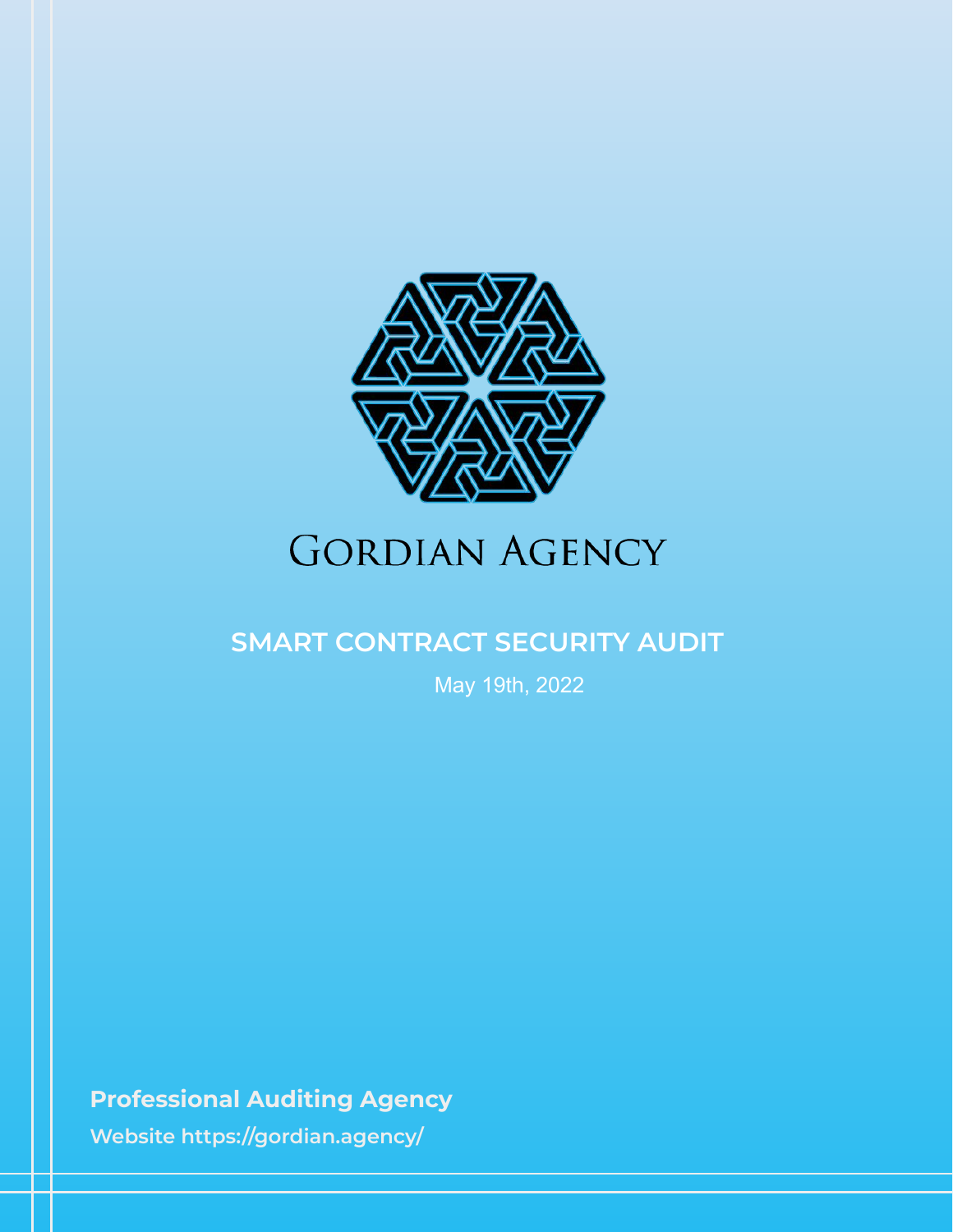

Project

**DEX Finance**

Deployer Address

### **0x0785b464316abE29Ad9b3555218FCaD27769FA0d**

Client Contacts

**@dexCEO**

Blockchain

**Binance Smart Chain**

Project Website

**https://www.dexfinance.com/**

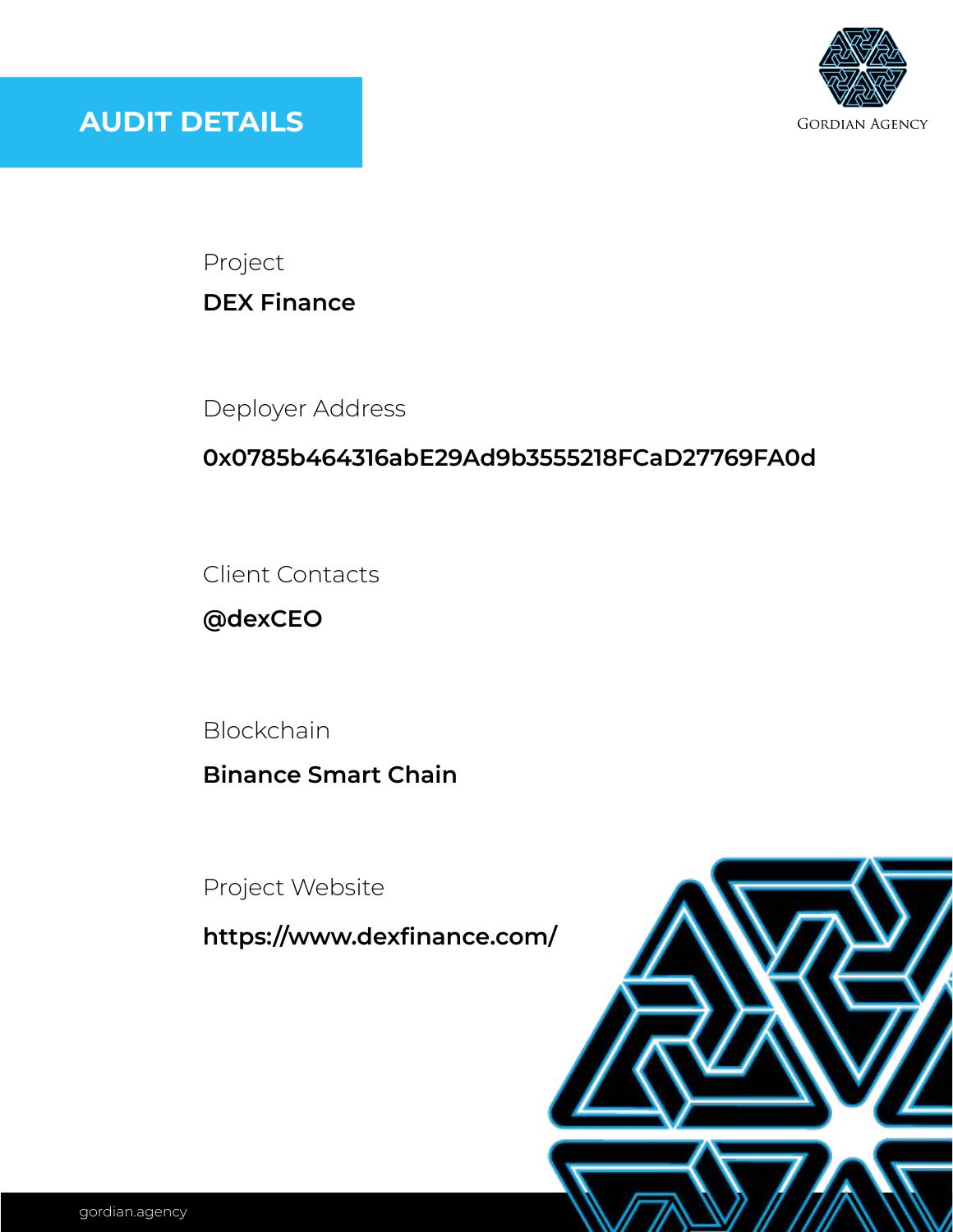

### **Gordian Agency was commissioned by Dex finance to perform an audit of smart contracts:**

| Controller                | 0xFDF0aa7A94af4eb26e8A80DCC1645b68E2CcB342 |
|---------------------------|--------------------------------------------|
| PoolFactory               | 0xD7c2a4C6c013538701500E43D24c924A5B37bd65 |
| PoolInitializer           | 0x0D6ee0928386FCfEF121e30Ff094b1b099Fb8b3C |
| IndexPool                 | 0x60EBfD605Cb25C7796F729c78a4453ACeCb1CE03 |
| DexETFUniswapRouterMinter | 0xbc070418aDf5d5dfDe4f1C272eCca0326033Ee00 |
| DexETFUniswapRouterBurner | 0x0D673c2b9e9523e71868dA0915316Ef175E19c57 |
| ProxyAccessControl        | 0xA5FA1f5363D6667A4E3B4739F2AB390f90650dC9 |
| ProxyManager              | 0x548F14453c27388799bB9c3d85fc3910aCB25157 |
| DexETFUniswapV2Oracle     | 0x3B186d534c714679cf9d0504D1FBFD56c2339E7C |

The information in this report should be used to understand the risk exposure of the smart contracts, and as a guide to improve the security posture of the smart contracts by remediating the issues that were identified.

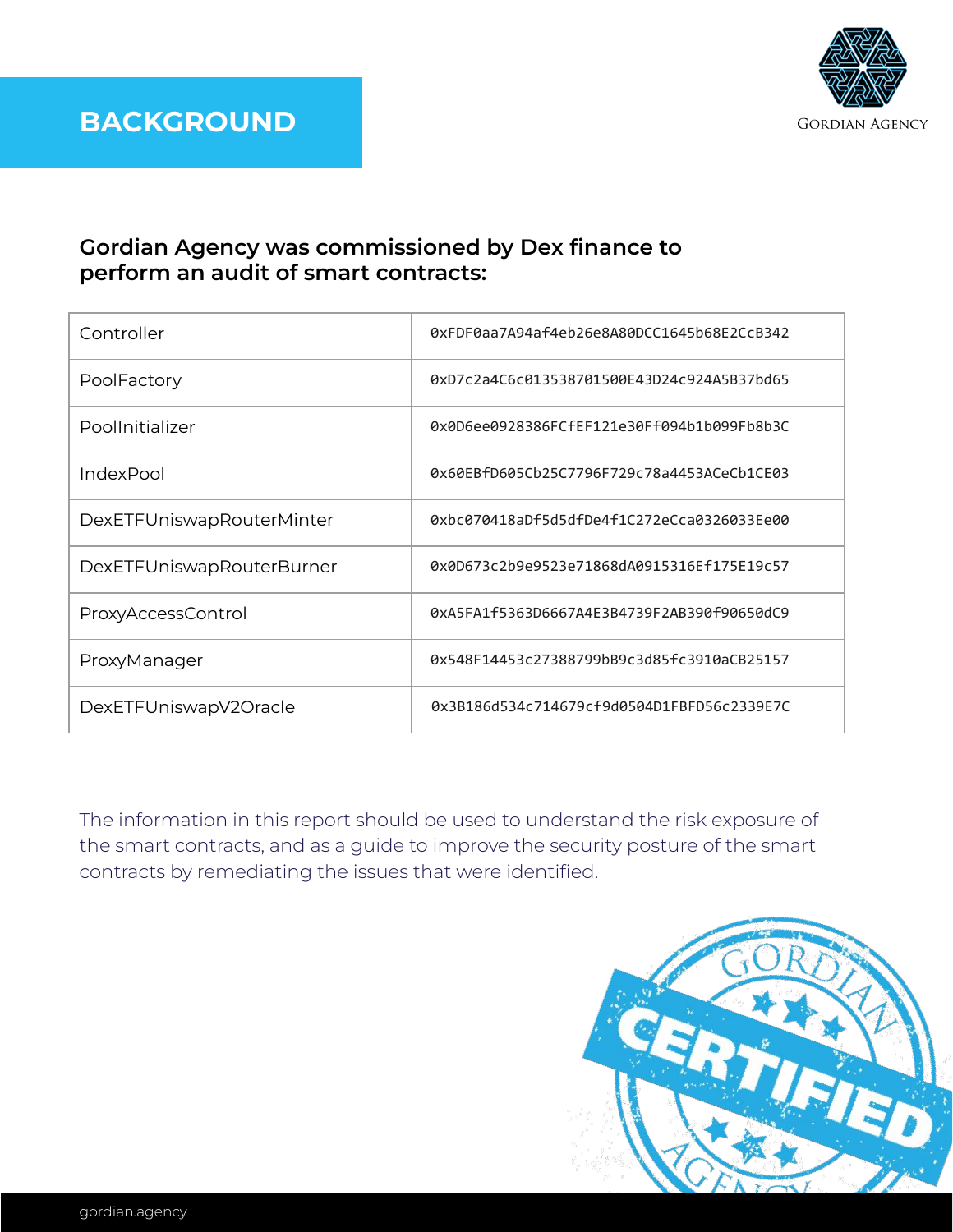# **SUMMARY**



### **DEX finance is building an innovative platform to easily build, deploy, and maintain Index Funds comprised of various tokens in a secure and decentralized manner.**

#### *Audit Findings Summary:*

- No security issues from outside attackers were identified.
- The project team should exercise caution to avoid adding fee-on-transfer tokens as an asset in any Index Pool which can lead to errors during balance calculations.
- Investing requires placing trust in the project team as they have substantial power in the ecosystem.
- IndexPool contract does not contain the logic related to swapping and flash-borrowing funds in the pool.

The information in this report should be used to understand the risk exposure of the smart contracts, and as a guide to improve the security posture of the smart contracts by remediating the issues that were identified.

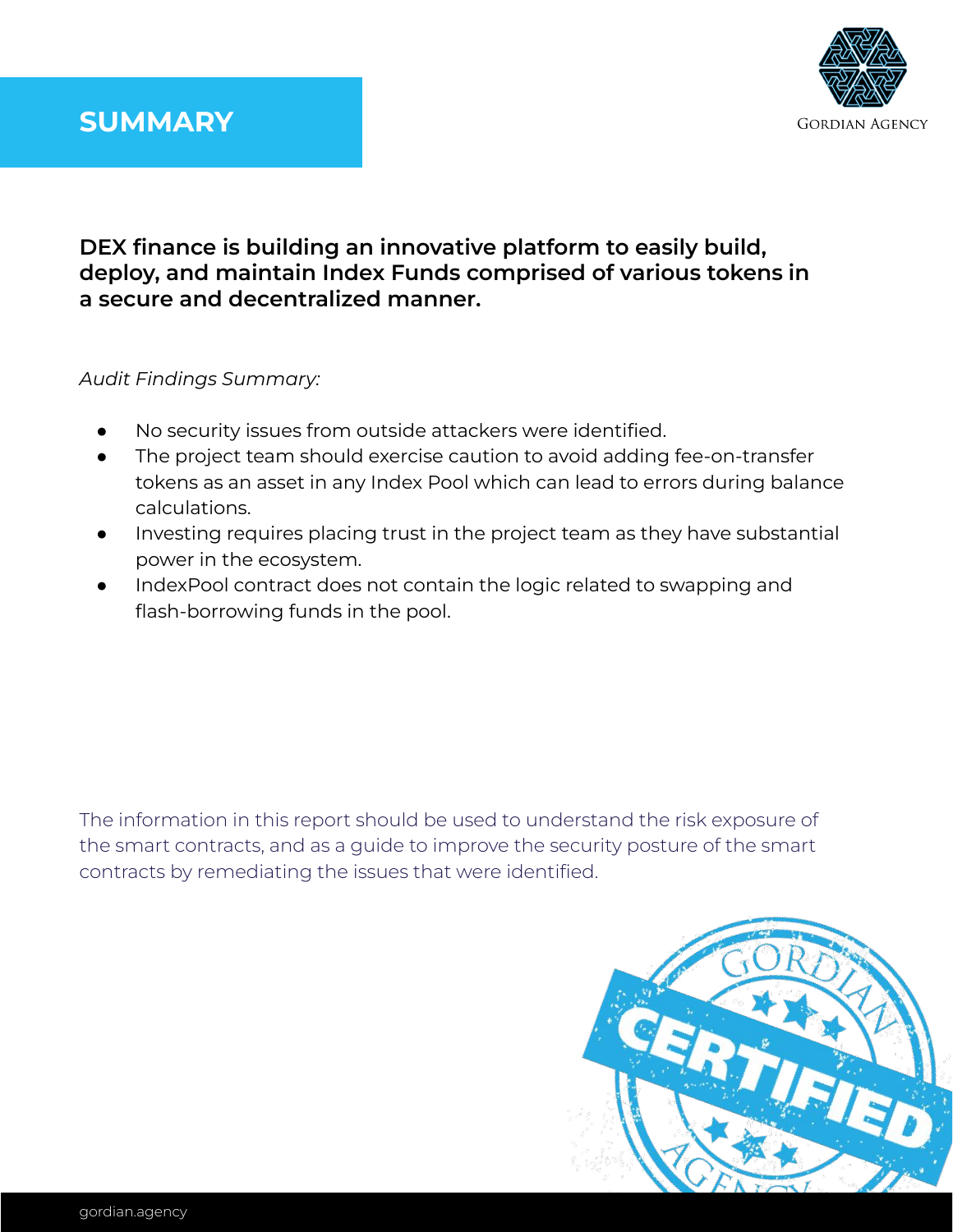

#### **Dex finance contract details**

#### *Controller::*

- *● This contract contract provides the owner a few permissions across the platform.*
- *● The owner can use this contract to configure and deploy an Index Pool.*
- *● The system uses time-weighted averages to determine the pricing of each token involved in the Index Pool.*
- *● Once an Index Pool is deployed, the PoolInitializer must finish preparing the pool by calculating the weights for each token in the Pool.*
- *● Anyone is able to use the contract to evaluate and update data including denormalized weights for an Index Pool that has reached it's minimum balance requirements at any time.*
- *● Anyone is able to reindex any initialized Index Pool at any time, as long as it is due for a reindex; reindexing recalculates and updates the minimum required balances and the denormalized weights for each token in the Index Pool.*
- *● Anyone is able to reweigh any initialized Index Pool at any time, as long as it is due for a reweigh; reweighing recalculates the denormalized weights for the desired tokens in the Index Pool, as well as the top tokens in the category of interest.*
- *● The owner is able to set the maximum number of different tokens any initialized Index Pool can be comprised of at any time.*
- The owner is able to set the exit fee receiver address on any *initialized Index Pool at any time.*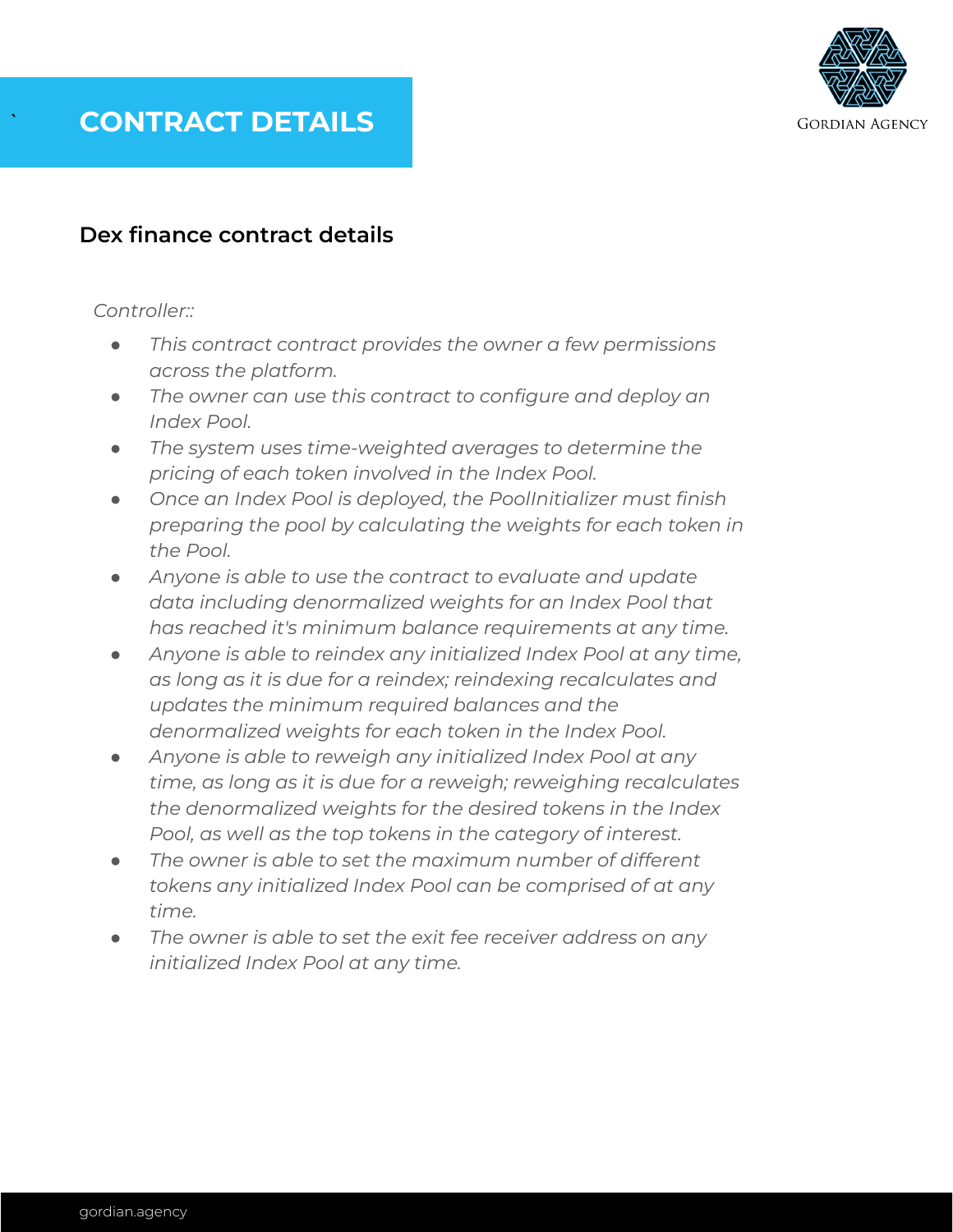

#### **Dex finance contract details**

*PoolFactory and PoolAccessControl:*

- *● Approved addresses can use this contract to deploy a new Index Pool using a many-to-one proxy, meaning there can be multiple addresses for the same implementation code; this is used in order to create multiple Index Pools at will.*
- *● The owner of the PoolFactory contract is intended to be the PoolAccessControl contract.*
- *● The owner is able to use the PoolAccessControl contract to transfer the ownership of the PoolFactory contract to any address at any time.*
- *● The owner is able to grant or revoke Admin access from any address at any time.*
- *● The owner or any address with the Admin role is able to grant the ability for any address to deploy pools via the Pool Factory contract at any time; only the owner can revoke this permission.*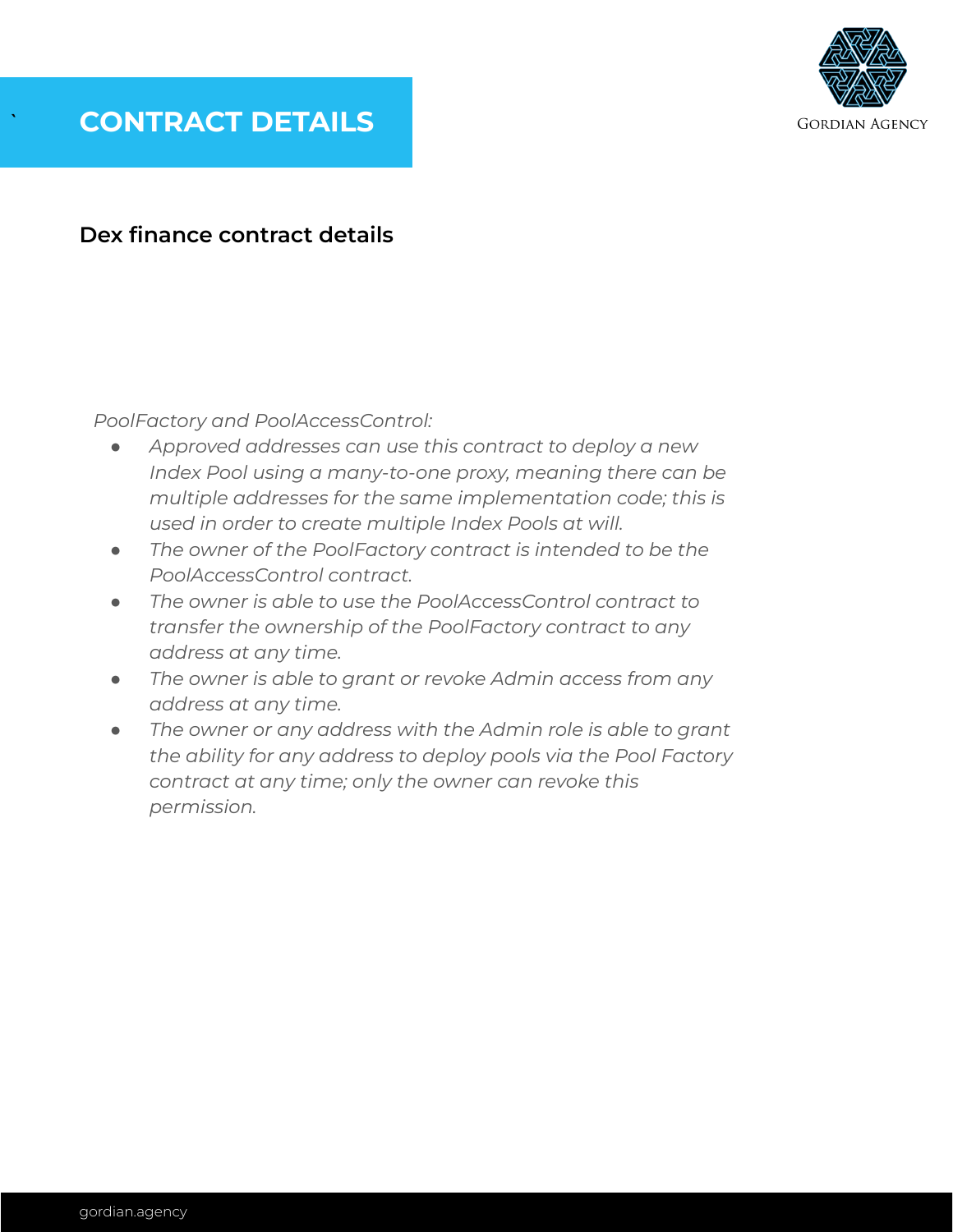

#### **Dex finance contract details**

#### *PoolInitializer:*

- *● The project team can use the PoolInitializer contract to initialize an IndexPool via the Controller contract.*
- *● The Index Pool is not considered to have finished initialization until it has met the minimum contribution amounts for each of the desired tokens; the minimum contribution amounts are based on the weights of each token.*
- *● Users can contribute tokens to the Index Pool in order to meet the balance requirements; the system will assign the users "credits" based on the current ETH value of the tokens being deposited.*
- *● Before contributing, users can issue a call to fetch the latest time-weighted average token prices to ensure the most up-to-date pricing.*
- *● Once the Index Pool has met the target contribution amounts for each token in its composition, the initialization is marked as finished, and the Controller contract calculates the denormalized weights for each token based on the current ETH value of the balance of each token.*
- *● Once the initialization of the Index Pool is completed, users will be able to claim a portion of the Index Pool shares based on the ETH value of their tokens at contribution time.*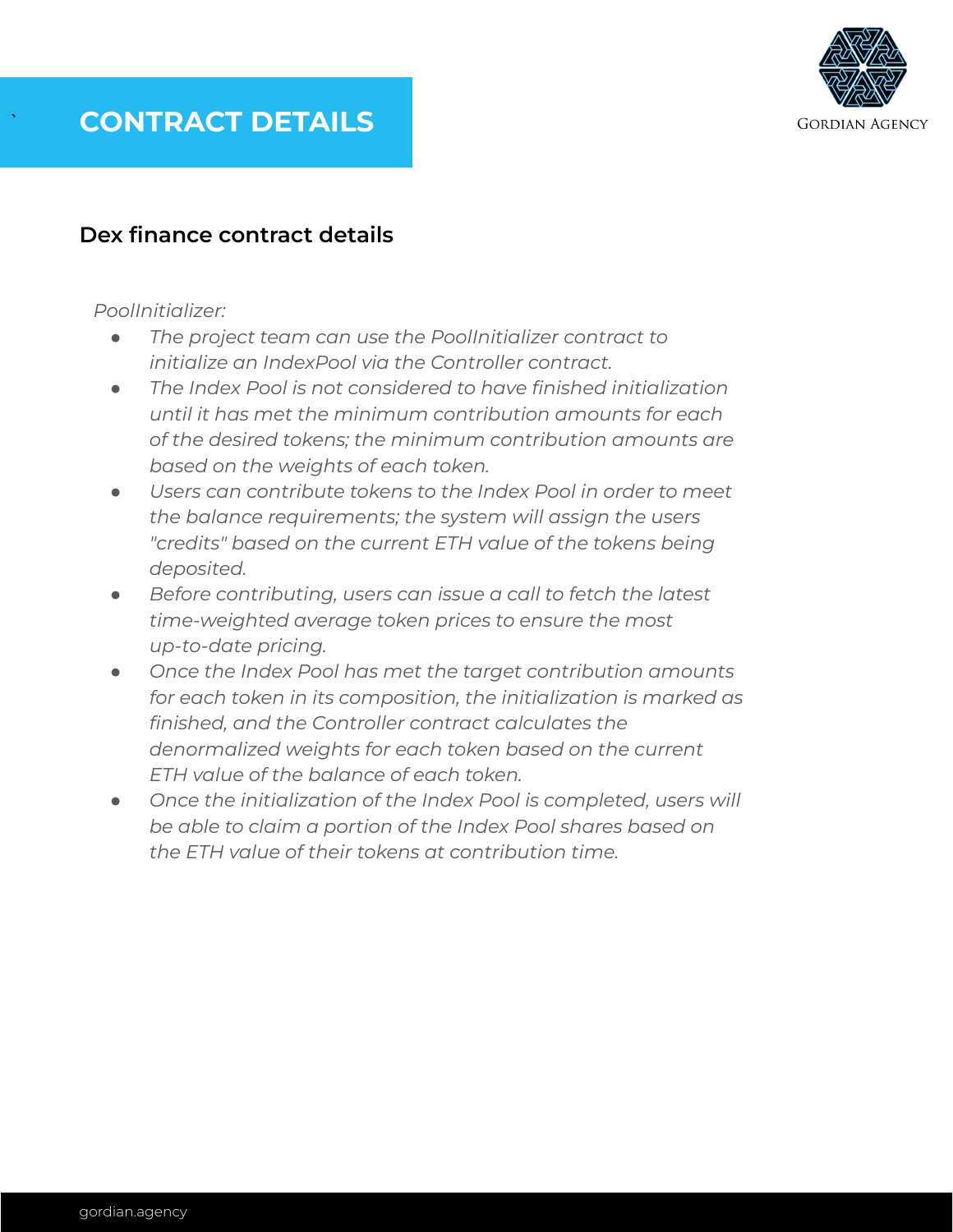

#### **Dex finance contract details**

*IndexPool:*

- *● In order to join the Pool, a user must deposit an amount of each asset token the Pool is comprised of proportional to the amount of shares the user wishes to purchase; users will be able to join as long as the Pool has not yet reached its capacity.*
- *● Upon exiting the Pool, users pay a portion of their shares to the exit fee recipients determined by the project team. The remaining shares are liquified and an amount of each asset token proportional to the amount of shares being burned is delivered to the user.*
- *● The Controller contract is able to set the maximum pool shares cap to any value at any time.*
- *● The Controller contract is able to set both exit fee recipient addresses to any address at any time.*
- *● The Controller contract is able to set the minimum balance required for a token in the pool as long as the token is bound and not in Ready status.*

*DexETFUniswapRouterMinter/Burner:*

- *● Anyone can use the DexETFUniswapRouterMinter contract to invest in the Index Pool using a single asset; the tokens or ETH deposited are swapped for the asset tokens of the Index Pool and the user receives shares representing their ownership of the Index Pool in exchange.*
- *● Anyone can use the DexETFUniswapRouterBurner contract to divest from the Index Pool and receive a single asset token or ETH in return. An amount of each asset token the Index Pool is comprised of proportional to the amount of shares the user wishes to burn is swapped for the desired output token and delivered to the user.*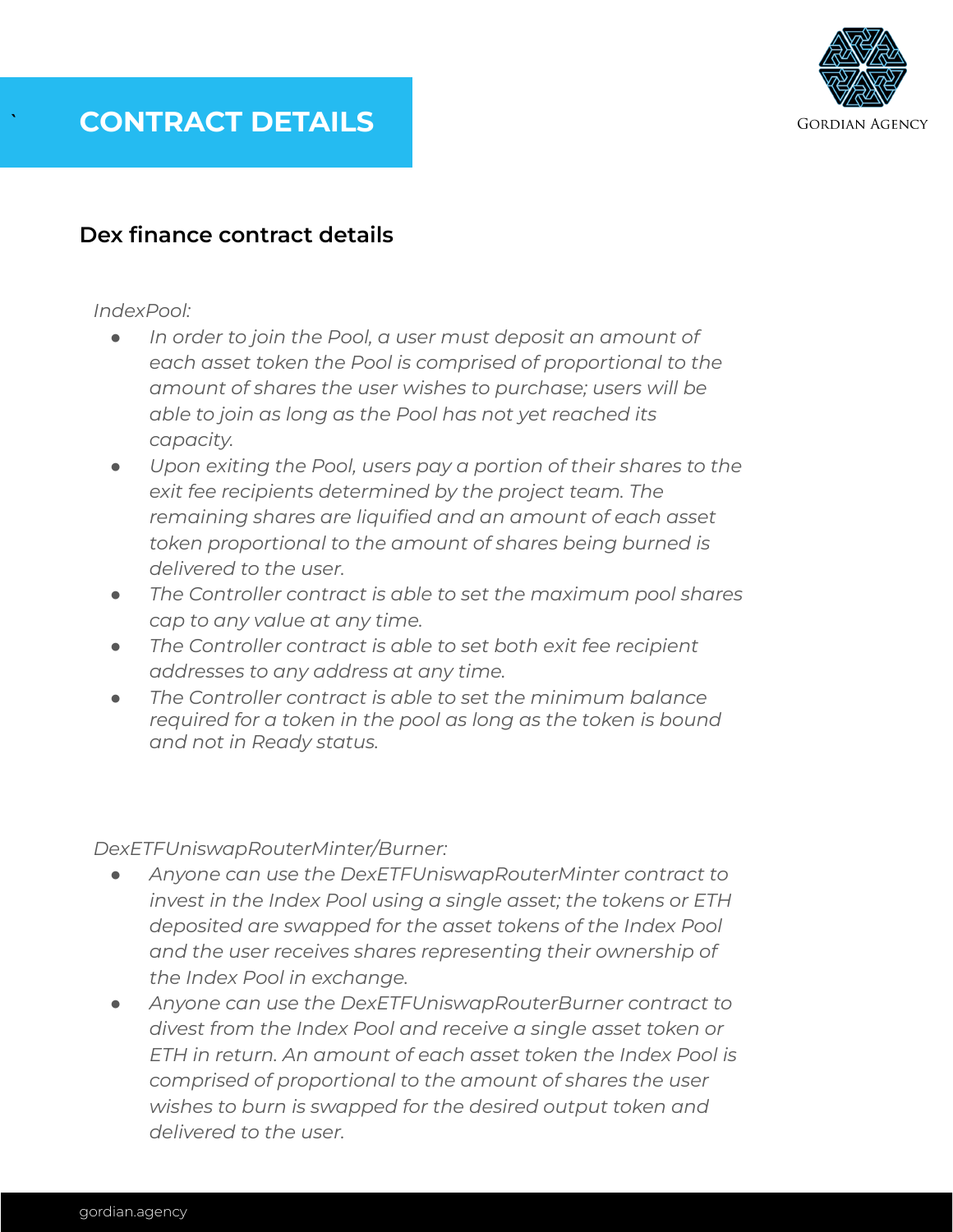

### **EXTERNAL THREAT RESULTS**

| <b>Vulnerability Category</b>       | <b>Notes</b> | <b>Result</b> |
|-------------------------------------|--------------|---------------|
| Arbitrary Storage Write             | N/A          | <b>PASS</b>   |
| Arbitrary Jump                      | N/A          | <b>PASS</b>   |
| Delegate Call to Untrusted Contract | N/A          | <b>PASS</b>   |
| Dependence on Predictable Variables | N/A          | <b>PASS</b>   |
| <b>Deprecated Opcodes</b>           | N/A          | <b>PASS</b>   |
| <b>Ether Thief</b>                  | N/A          | <b>PASS</b>   |
| Exceptions                          | N/A          | <b>PASS</b>   |
| <b>External Calls</b>               | N/A          | <b>PASS</b>   |
| Integer Over/Underflow              | N/A          | <b>PASS</b>   |
| <b>Multiple Sends</b>               | N/A          | <b>PASS</b>   |
| Suicide                             | N/A          | <b>PASS</b>   |
| <b>State Change External Calls</b>  | N/A          | <b>PASS</b>   |
| <b>Unchecked Retval</b>             | N/A          | <b>PASS</b>   |
| <b>User Supplied Assertion</b>      | N/A          | <b>PASS</b>   |
| <b>Critical Solidity Compiler</b>   | N/A          | <b>PASS</b>   |
| <b>Overall Contract Safety</b>      | N/A          | <b>PASS</b>   |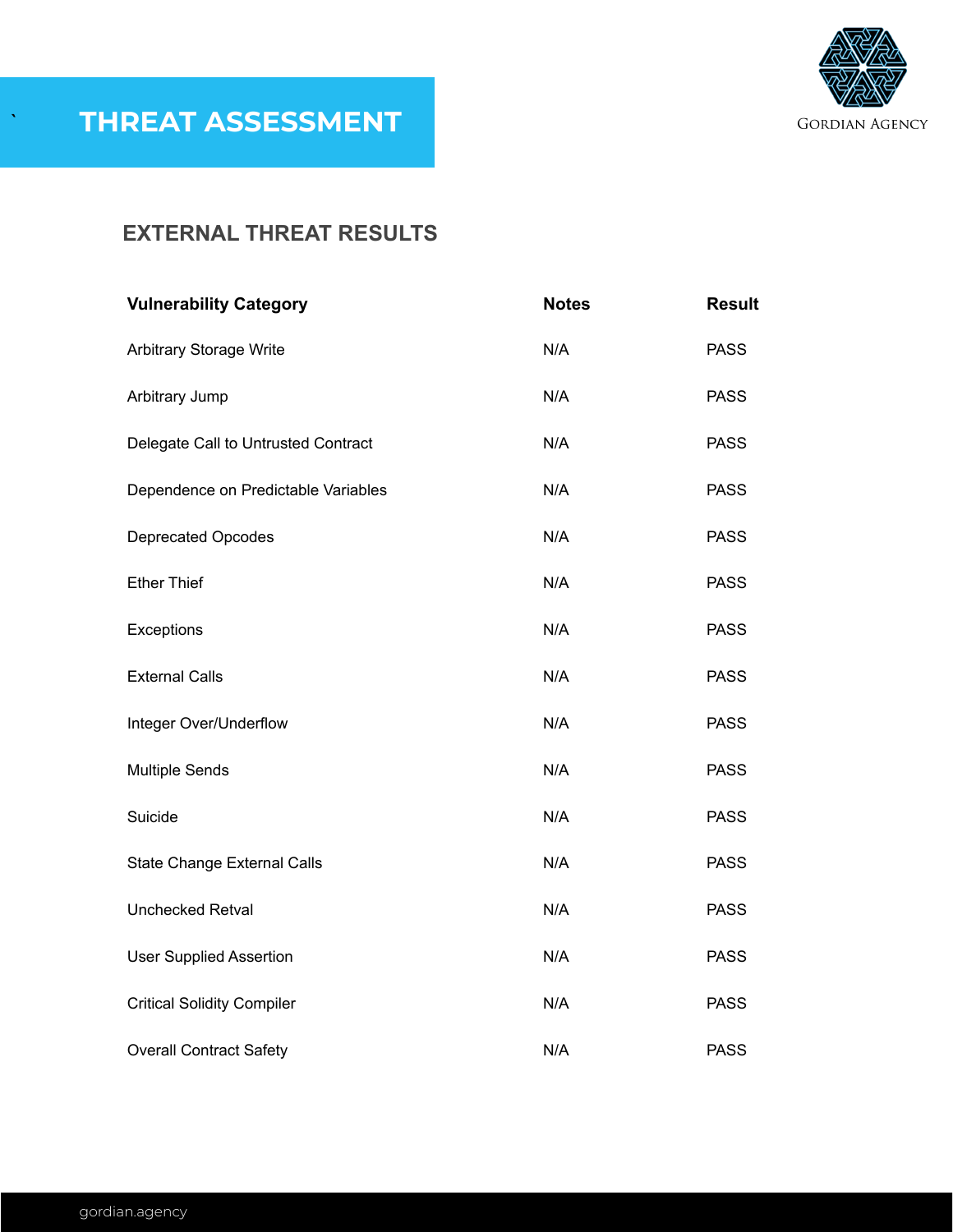# ` **NOTES**



### **General notes**

- Excellent structuring of logic to prevent reentrancy attacks and to optimize gas usage.
- The platform uses Uniswap to calculate time-weighted averages for pricing data; price data points consulted in the average are at least 30 minutes apart.
- The Index Pool and BMath libraries used throughout the platform are based on code pioneered by Balancer Finance.
- The BMath libaries also serve to protect transactions from overflows.
- The contracts utilize 112x112 fixed point number representation for arithmetic operations, which promotes gas efficiency in calculations, but sacrifies range and precision that the standard floating point number representation offers.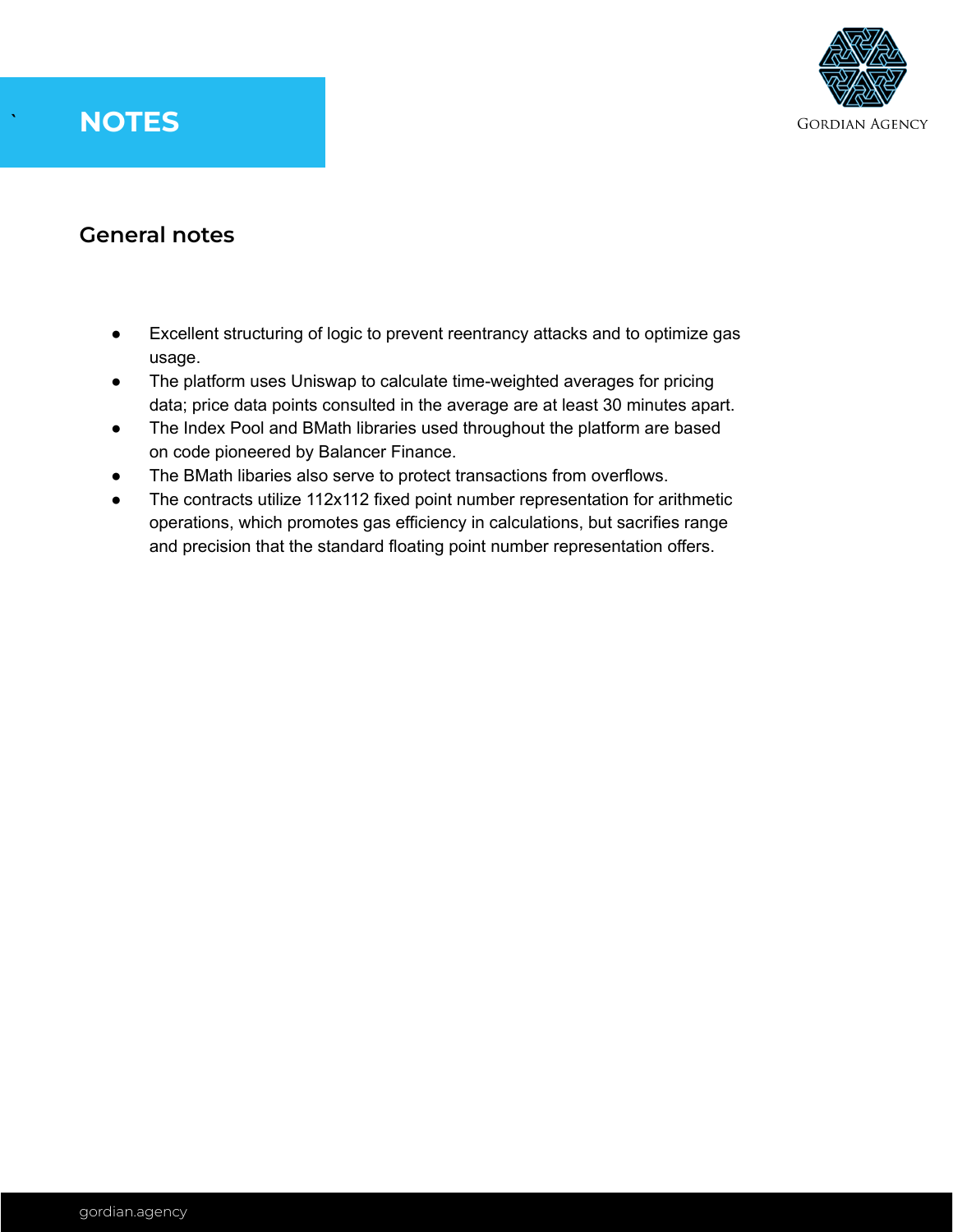

### **CONCLUSION**

The audited contract contains no issues and is safe to deploy.

#### **NOTES:**

**Please check the disclaimer below and note, the audit makes no statements or warranties on business model, investment attractiveness or code sustainability. The report is solely provided for the contracts mentioned in the report and does not include any other potential contracts deployed by the Owner.**